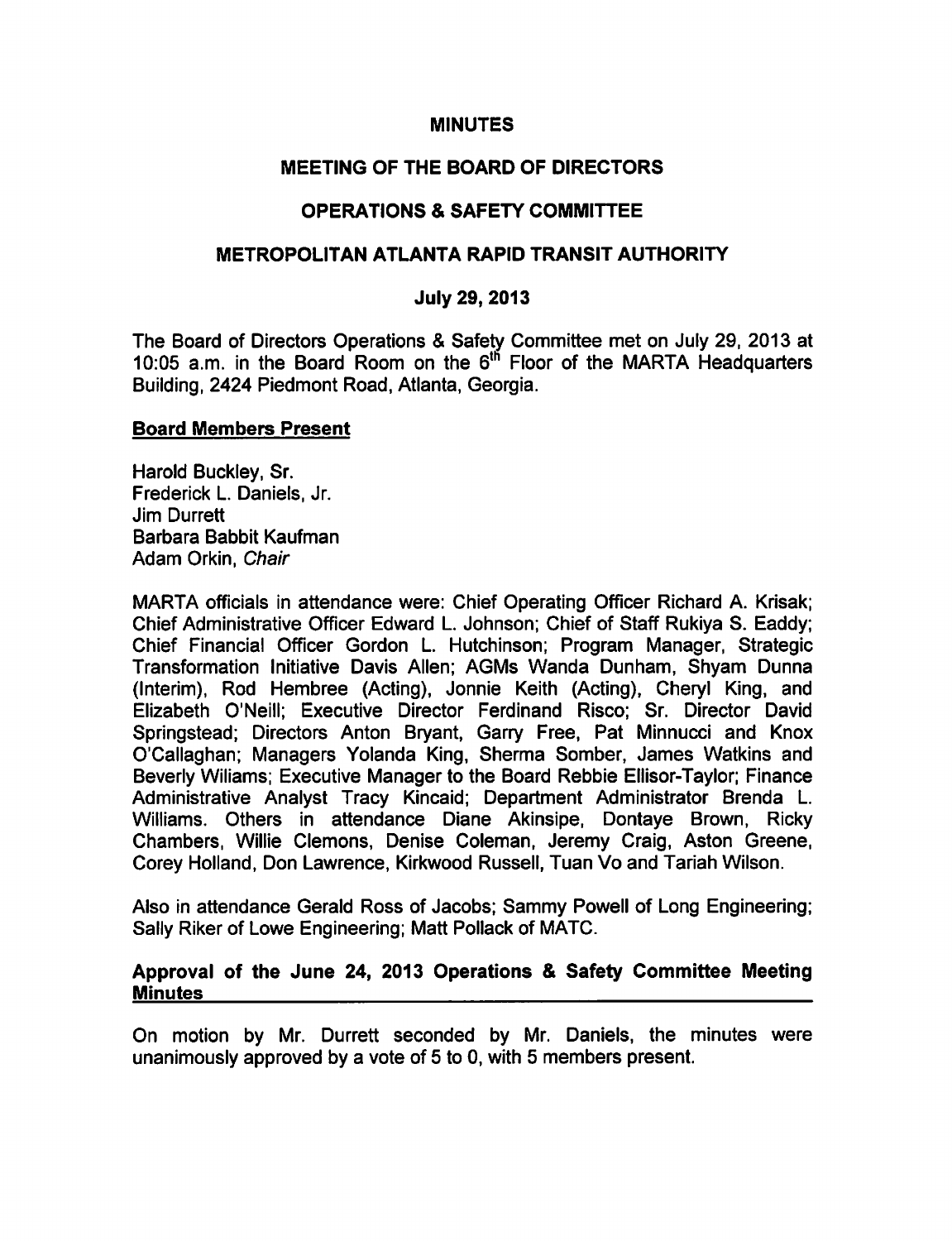## Resolution Authorizing Award of a Contract for the Procurement of CNG Protection System Upgrade. CP B24337

Mr. Bryant presented this resolution for Board of Directors' approval authorizing the General Manager/CEO or his delegate to award a Contract to Cleveland Electric Company for the Procurement of CNG Protection System Upgrade.

On motion by Mrs. Kaufman seconded by Mr. Durrett, the resolution was unanimously approved by a vote of 5 to 0, with 5 members present.

Resolution Authorizing an Increase in the Contractual Authorization for Geotechnical Engineering and Construction Materials Testing Services by Cardno ATC through Fiscal Year 2014

Mr. Springstead presented this resolution for Board of Directors' approval authorizing a \$400,000 increase (from \$4,500,000 to \$4,900,000) in the contractual authorization for Geotechnical Engineering and Construction Materials Testing Services by Cardno ATC (formerly known as ATC Associates) through Fiscal Year 2014.

On motion by Mr. Durrett seconded by Mr. Buckley, the resolution was approved by a vote of 4 to 0, with 5 members present.

Mr. Daniels abstained.

#### Resolution Authorizing Award of a Contract for the Procurement of the Laredo Bus Facility Security Access Upgrades. CP B24310

Sgt. Greene presented this resolution for Board of Directors' approval authorizing the General Manager/CEO or his delegate to award a contract to Centennial Contractors Enterprises, Inc. for the procurement of the Laredo Bus Facility Access Upgrades.

On motion by Mr. Daniels seconded by Mr. Buckley, the resolution was unanimously approved by a vote of 5 to 0, with 5 members present.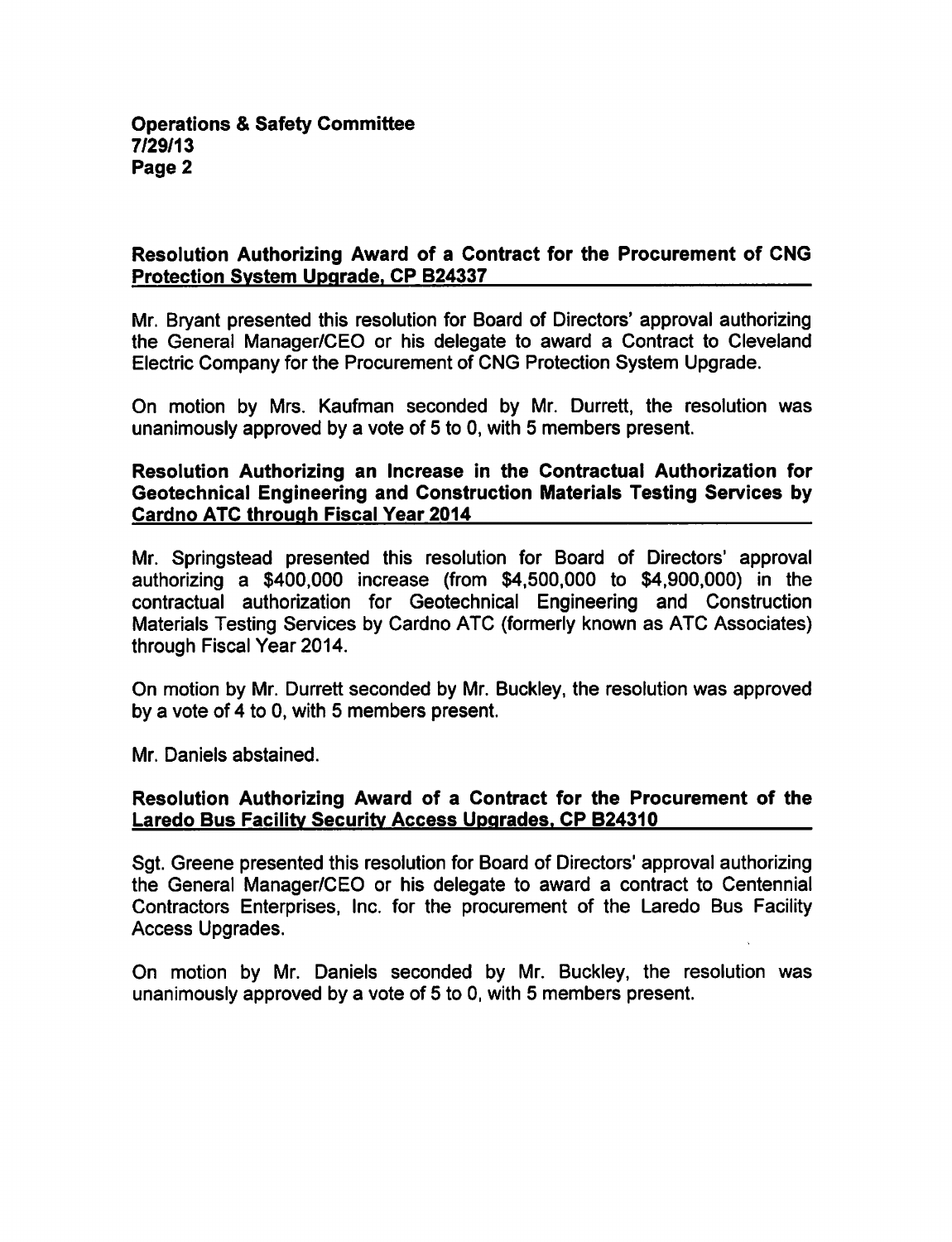## Resolution Authorizing Award of a Contract for the Procurement of Coating Rehabilitation of CS115 and CS310 Aerial Structures. CP B24418

Mr. Free presented this resolution for Board of Directors' approval authorizing the General Manager/CEO or his delegate to award a contract to Atsalis Brothers Painting Co. for the procurement of Coating Rehabilitation of CS115 and CS310 Aerial Structures.

Mr. Daniels asked what is the benefit.

Mr. Free said the coating rehabilitation is needed to protect and maintain the serviceability of the steel structures. This has been put off for several years if MARTA continues to wait, rust and corrosion will cause the metal to deteriorate and replacements will cost more.

On motion by Mr. Kaufman seconded by Mr. Buckley, the resolution was unanimously approved by a vote of 5 to 0, with 5 members present.

## Resolution to Accept the Contract for Project B18595, West Lake Station TCR Waterproofing and Renovations

Mr. Minnucci presented this resolution authorizing Final Acceptance for Project B18595, West Lake Station TCR Waterproofing and Renovations.

Mr. Daniels asked if MARTA does anything to recognize a contractor that comes in above the established DBE goal.

Mr. Minnucci said yes; that is news that MARTA gets out to the community.

On motion by Mr. Durrett seconded by Mr. Buckley, the resolution was unanimously approved by a vote of 5 to 0, with 5 members present.

## Other Matters

The Committee viewed a video highlighting MARTA's July 4<sup>th</sup> Service.